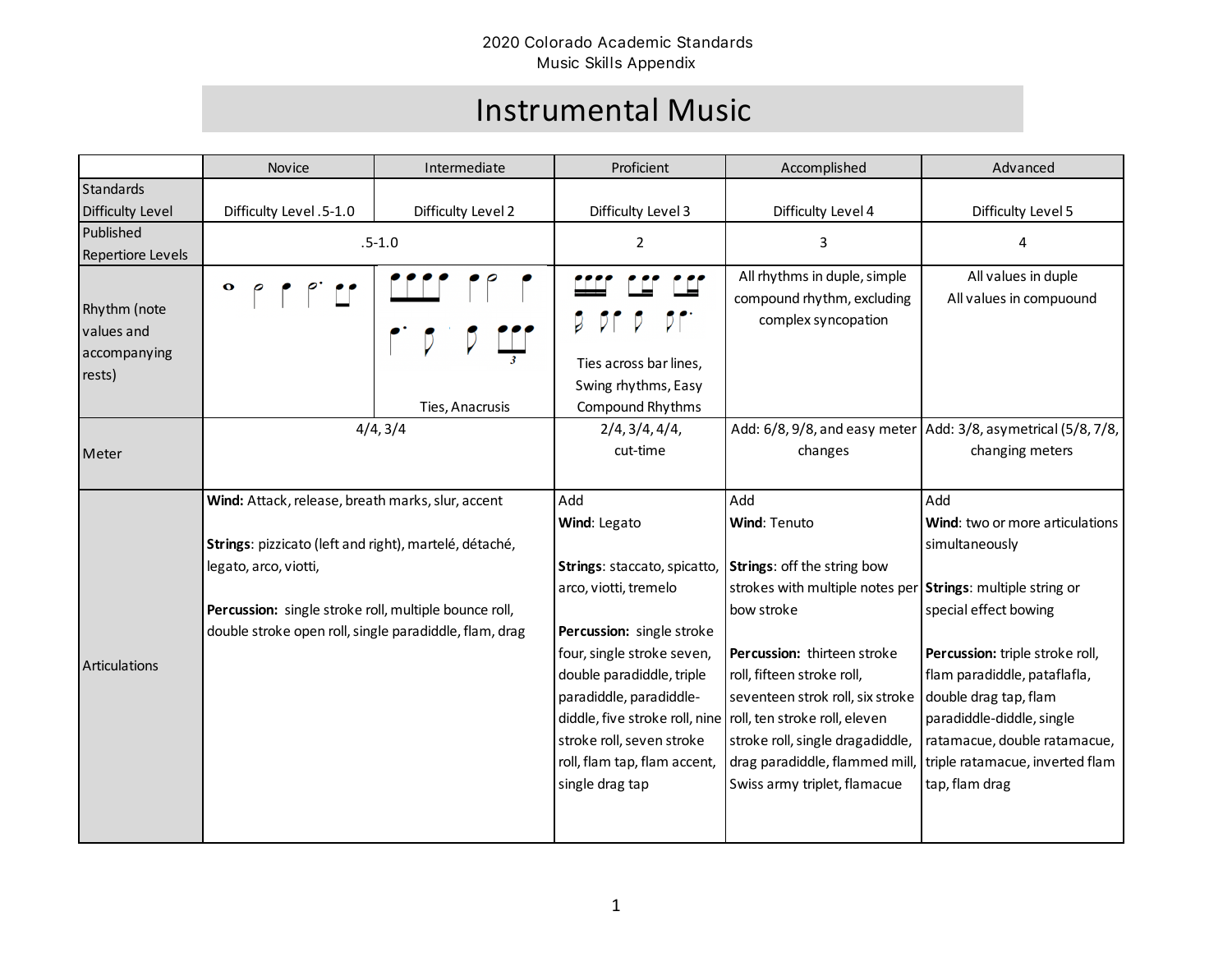| <b>Dynamics</b> | piano to forte             | Add: mezzo-piano, mezzo-<br>forte, short crescendo, | Add: pianissimo, fortissimo,<br>crescendo, decresendo,    | Add: piano-piansissimo, forte-<br>fortissimo, broad crescendos, |
|-----------------|----------------------------|-----------------------------------------------------|-----------------------------------------------------------|-----------------------------------------------------------------|
|                 |                            | short decresendo                                    | sfortzando, fortepiano                                    | broad decrescedos                                               |
|                 | Andante-Moderatro (72-120) |                                                     | Andante-Allegro (72-132), Largo-Allegro (56-144), ritard, | Largo-Presto (44-166), ritard,                                  |
| Tempo           |                            | ritard, accelerando                                 | accelerando, rallentando                                  | accelerando, rallentando                                        |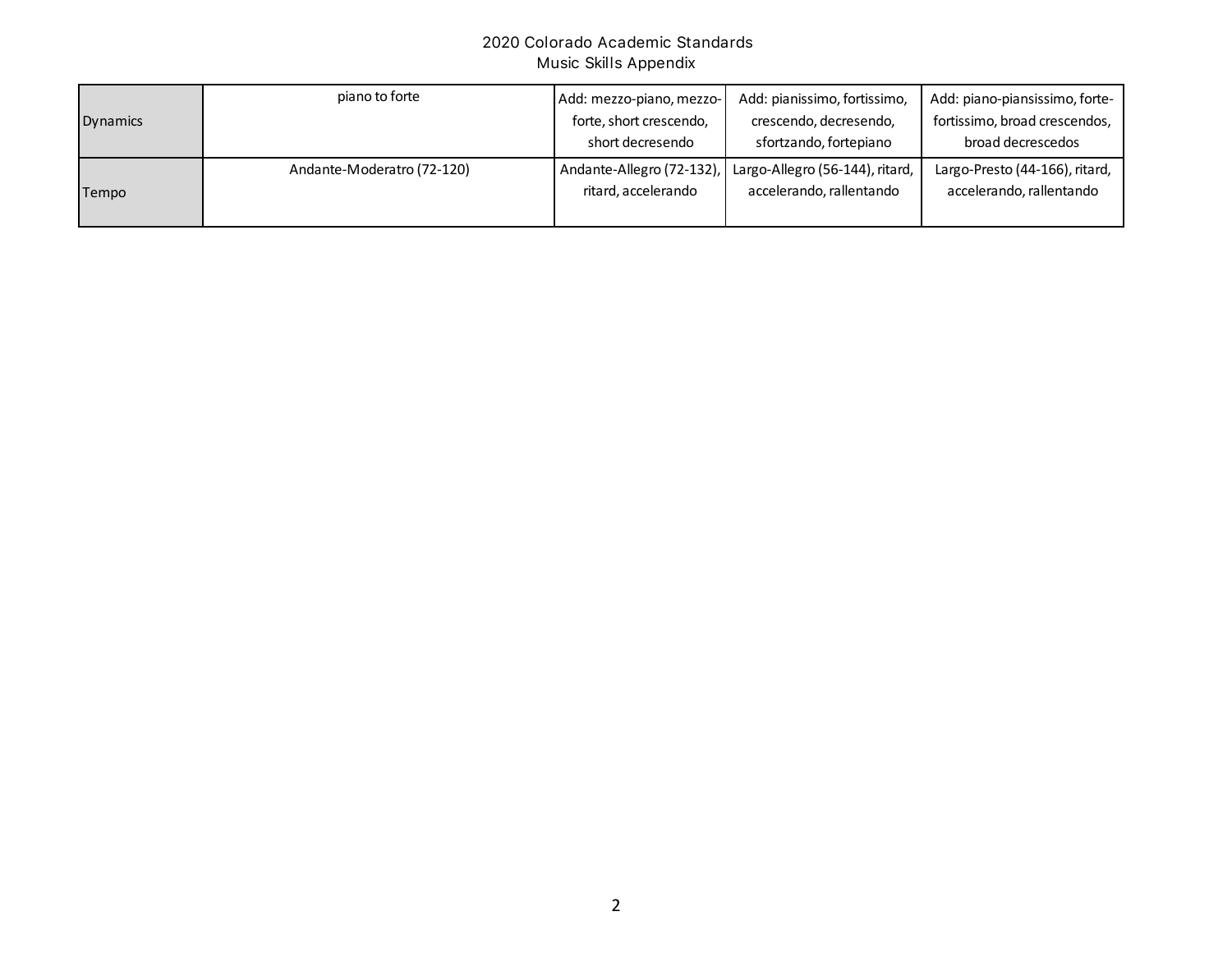# Choral Music

|                                                      | Novice                                                                 | Intermediate       | Proficient                                                                         | Accomplished                                                                                                     | Advanced                                                                                |
|------------------------------------------------------|------------------------------------------------------------------------|--------------------|------------------------------------------------------------------------------------|------------------------------------------------------------------------------------------------------------------|-----------------------------------------------------------------------------------------|
| Standards                                            |                                                                        |                    |                                                                                    |                                                                                                                  |                                                                                         |
| <b>Difficulty Level</b>                              | Difficulty Level .5-1.0                                                | Difficulty Level 2 | Difficulty Level 3                                                                 | Difficulty Level 4                                                                                               | Difficulty Level 5                                                                      |
| Published<br><b>Repertiore Levels</b>                | $.5 - 1.0$                                                             |                    | $\overline{2}$                                                                     | 3                                                                                                                | 4                                                                                       |
| Rhythm (note<br>values and<br>accompanying<br>rests) | $\mathbf{o}$                                                           | Ties, Anacrusis    | $D \mid$<br>D<br>Ties across bar lines,<br>Swing rhythms, Easy<br>Compound Rhythms | All rhythms in duple, simple<br>compound rhythm, excluding<br>complex syncopation                                | All values in duple<br>All values in compuound                                          |
| Meter                                                | 4/4, 3/4                                                               |                    | 2/4, 3/4, 4/4,                                                                     | Add: 6/8, 9/8, and easy meter                                                                                    | Add: 3/8, asymetrical (5/8, 7/8,                                                        |
| <b>Vocal Lines</b>                                   | Simple, Short, Conjunct in Major and Minor Tonalities                  |                    | Longer Phrases, Disjunt<br>lines, Greater Range,<br><b>Diction</b>                 | Advanced Vocal Technique,<br>Challenging Tessituras, Breath<br>Control, Dynamic Ranges,<br><b>Modal Tonality</b> | Breath Control, Range,<br>Dynamics, Expression, Non-<br>diatonic harmony                |
| Range                                                | ÞÓ<br>┲<br>Treble<br>Cambiata<br>$\bullet$<br>Tenor<br><b>Baritone</b> |                    |                                                                                    | ‡4<br>⊚<br>$\bigcirc$<br>⋣<br>Soprano<br>Alto<br>⊕<br>Tenor<br><b>Bass</b>                                       | ÞQ<br>⊚<br>ほ<br>Soprano<br>Alto<br><u>ຈະ</u><br>$\bigcirc$<br>b<br>Tenor<br><b>Bass</b> |